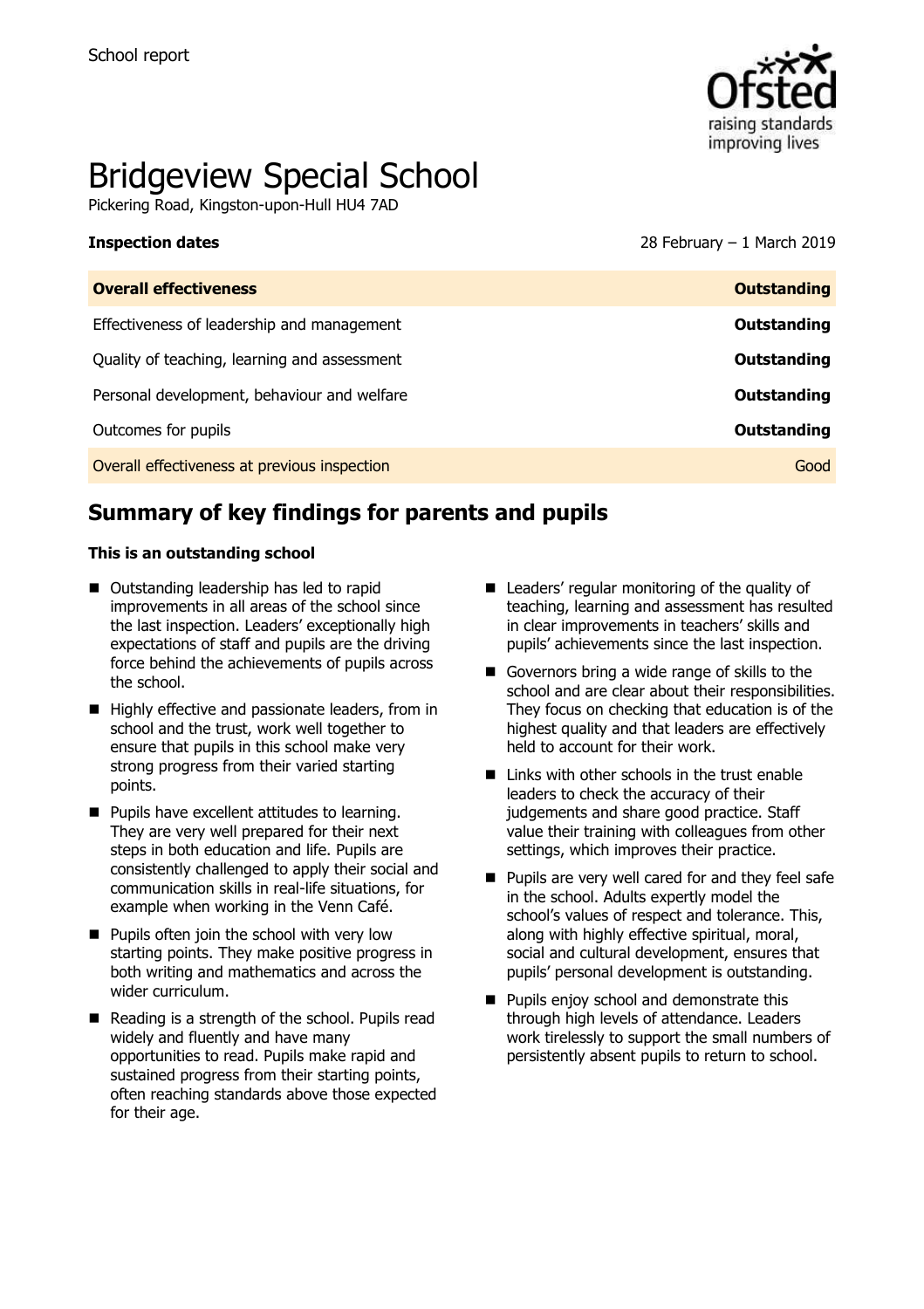

# **Full report**

### **What does the school need to do to improve further?**

■ Continue to develop support for the small number of persistently absent pupils to rapidly increase their attendance and narrow the gap in attendance between them and their peers.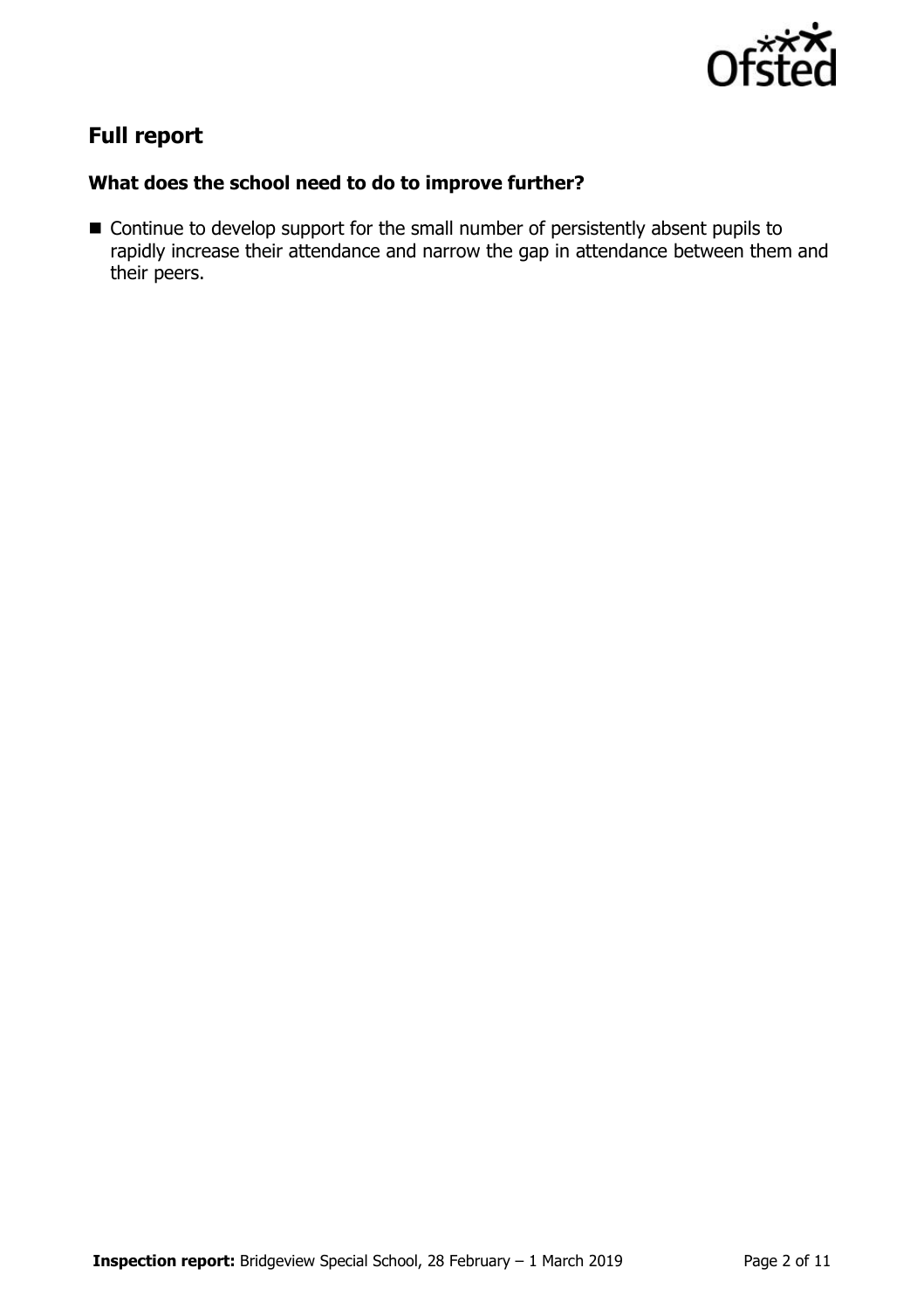

# **Inspection judgements**

### **Effectiveness of leadership and management Constanding**

- Senior leaders work seamlessly as a team to ensure that the quality of education provided at Bridgeview is outstanding. They continually strive to improve standards for pupils attending the school.
- Leaders have developed rigorous systems for tracking the progress of individual pupils in all subjects. Regular reviews of pupils' progress ensure that emerging gaps in knowledge are quickly identified and action plans implemented to support pupils to achieve.
- Leaders have worked successfully to ensure that pupils balance their academic progress alongside their development of personal and social skills. Leaders communicate their high expectations clearly to staff and pupils to ensure that all pupils, including those with the most extreme needs, make very strong progress. Consequently, many pupils make exceptional gains in their learning, particularly in reading.
- The curriculum is broad, balanced and expertly adapted to meet the needs of pupils. Leaders make sure that pupils receive similar opportunities to their peers in mainstream schools. These include music tuition, work experience in Venn Café and residential trips. Pupils develop their interpersonal skills by working in teams and learn to manage risks in a structured environment.
- Leaders spend additional funding provided to support pupils wisely. As a result, there is no discernible gap between the progress made by these pupils and others. Similarly, additional funding for physical education and sport has been used to extend the range of physical activities on offer. Pupils attend a wide range of sports-based lunchtime clubs, including badminton and cheerleading.
- Leaders make strong provision for pupils' spiritual, moral, social and cultural development. Pupils learn about different faiths and cultures. They experience a range of trips and visits which enable them to put into practice the teaching they receive on respect and how to behave appropriately. Consequently, they have an understanding of others and the wider world. Pupils are very well prepared for life in modern Britain because they learn a lot about different people, cultures and lifestyles. Respect and tolerance are embedded within school life. Pupils have the opportunity to share their views by sitting on the school council.
- Leaders have ensured that teachers and other adults are well trained to carry out their duties. Members of staff say that they value the joint training sessions held with members of staff from other trust schools. Staff are clear about the impact that training has had on their classroom practice and the development of pupils' progress. For example, after attending speech and language training, new teaching methods were implemented which saw rapid improvements in the use of language by specific pupils.

### **Governance of the school**

Governors have an excellent balance of experience and expertise which matches with the educational and social needs of pupils. They have strong links with the academy board, the trust CEO and the other schools within the trust.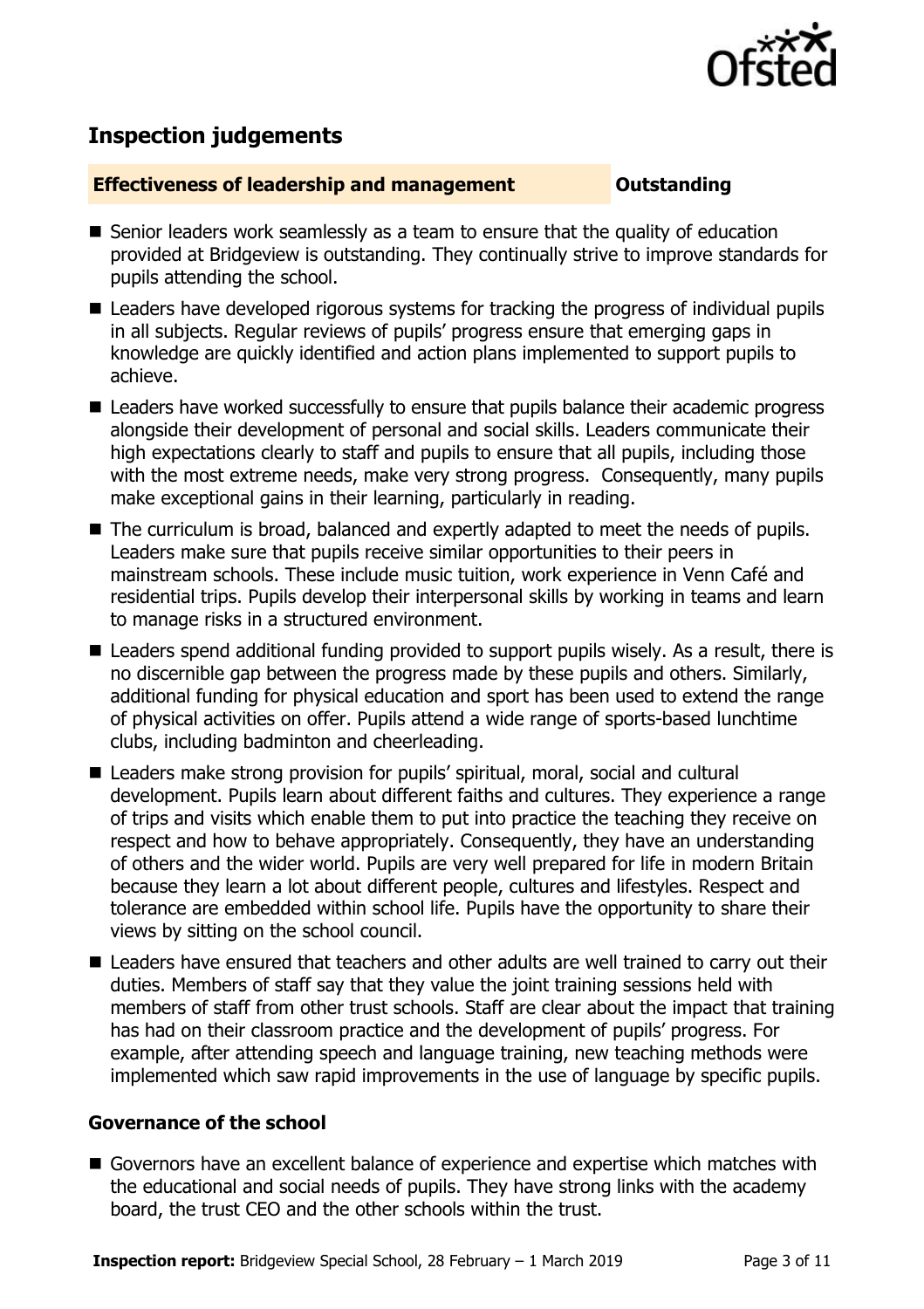

- Governors receive reports from a range of senior and middle leaders. They visit the school to see it operating for themselves. Governors ask probing questions to ensure that the reports they receive are accurate and relevant.
- Governors have a strong understanding of the effectiveness of the school. They challenge senior leaders systematically to ensure that staffing and additional funding are used highly effectively to improve outcomes for all pupils.

### **Safeguarding**

- The arrangements for safeguarding are effective. There is a robust culture of safeguarding that runs throughout the school, from the senior leadership team to the staff and pupils.
- Leaders and governors recognise the importance of safeguarding and therefore it is discussed at every meeting of the governing body.
- Leaders make sure that all staff are well trained in recognising possible indicators of abuse, including the risks associated with female genital mutilation, radicalisation and online safety.
- Aspects of safeguarding are expertly woven throughout the curriculum. As a result, pupils are highly knowledgeable about how to keep themselves safe, particularly online. Those pupils who need additional support in this area receive one-to-one tuition which improves their understanding of, for example, healthy relationships.

### **Quality of teaching, learning and assessment <b>Caucalian** Outstanding

- All adults within the school build exceptionally strong relationships with pupils. They have a deep understanding of pupils' needs and use this knowledge to plan lessons which align with pupils' interest.
- Teachers use a range of carefully selected activities to gain pupils' attention and involve them in their learning. For example, in a mathematics class, a carousel of three activities was used effectively to teach fractions and multiplication in different ways. This resulted in pupils' learning, applying and reinforcing their knowledge of fractions in different settings.
- Teachers set clear targets for pupils in all areas of the curriculum. Lessons are adapted to suit the differing needs of pupils. For example, in food technology, a pupil with a sensory difficulty was completing a pizza topping using a jigsaw activity while the rest of the class physically made pizza. All pupils understood and could recall the process behind making a pizza.
- Work in books shows the progression of subjects from basic concepts to more difficult application of skills. Pupils have multiple opportunities to write at length in all areas of the curriculum. Middle leaders are currently supporting teachers to remove writing prompts to encourage pupils to write independently on a blank page.
- Displays around the school celebrate pupils' work and achievement. These are particularly strong for the art work produced by the pupils, which is varied and of a high standard.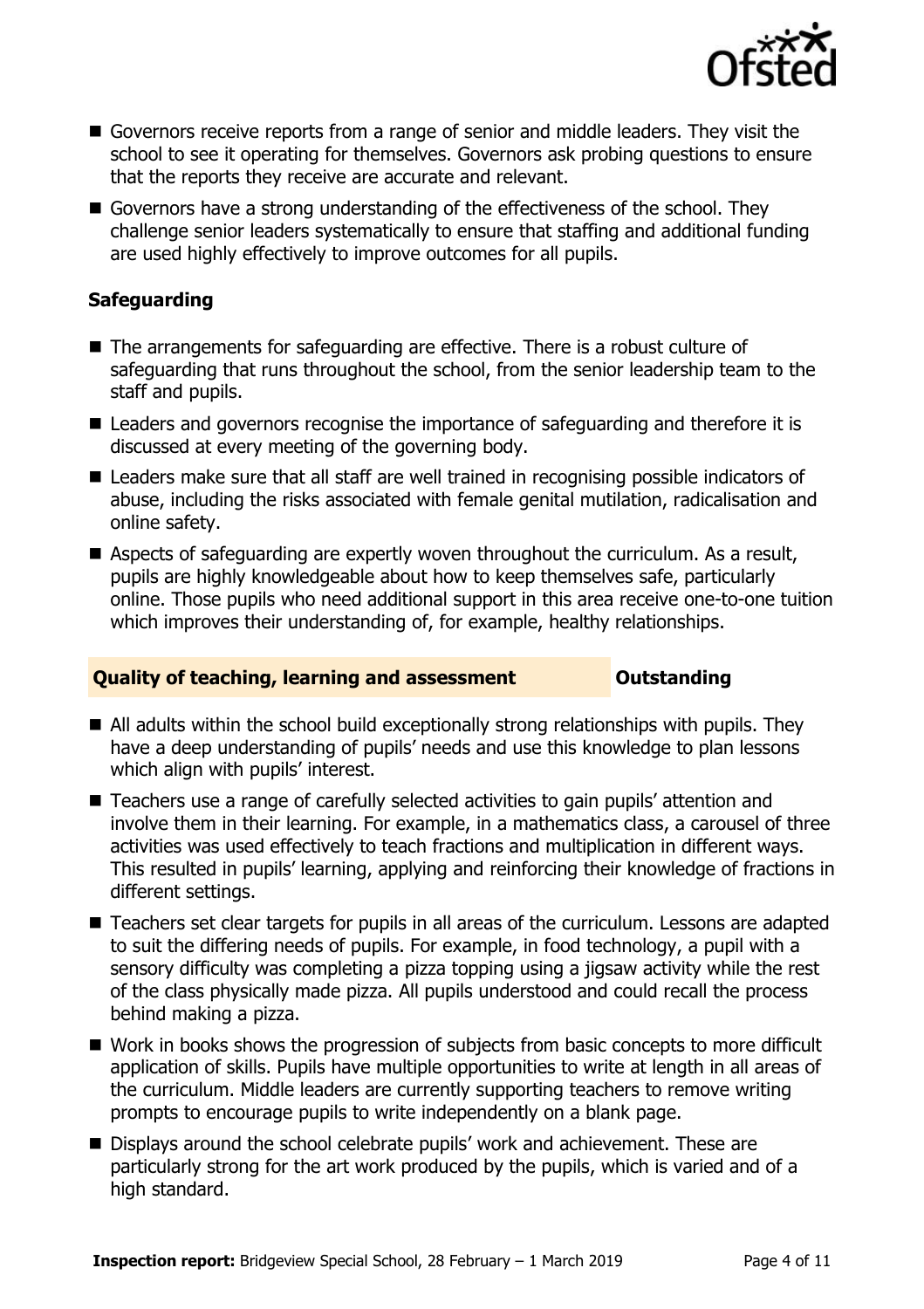

- **Pupils are proud of the work they have achieved and were happy to share this with** inspectors. They could talk knowledgeably about the work they had completed and were clear about the next steps for their learning.
- Teachers make very accurate assessments about the progress pupils make. They work alongside colleagues from other trust schools to check that their judgements are correct. They set highly ambitious targets for pupils and then deliver high-quality lessons which enable pupils to reach their targets.
- **Effective communication between teachers, support staff and the behaviour team** ensures a consistent approach to meeting pupils' needs. This supports building pupils' confidence and their trust in adults. For example, visitors are welcomed into the school, and the vast majority of pupils go out of their way to engage with the visitors they meet. This is an indication of how safe pupils feel, but also the development of their communication and social skills.

### **Personal development, behaviour and welfare <b>COUNG COULDER** Outstanding

### **Personal development and welfare**

- The school's work to promote pupils' personal development and welfare is outstanding. Leaders focus on pupils' personal development, as they know this underpins their engagement with learning. Leaders ensure that pupils benefit from as wide a range of social experiences as possible. These include team games, cooking and serving at the Venn Café and visiting local attractions.
- The school is a calm environment and pupils are clear that they are at the school to learn. The fundamental British values of respect and tolerance are at the heart of the school. Adults display good manners, helpfulness and positive praise, and pupils mirror these behaviours.
- **Pupils are very proud to attend Bridgeview and take pride in everything they do. They** enjoy recognising and celebrating their own and others' successes. This was evident during assembly, when the whole school came together to celebrate their weekly achievements in attendance, behaviour and academic subjects.
- Lunchtime is a particularly harmonious time. Staff and pupils eat together and enjoy healthy home-cooked food. Pupils have several menu choices and through discussions with teachers decide what to have to eat. This improves their understanding of the importance of healthy eating. Staff hold positive conversations with pupils, discussing what has happened during the morning, friendships and plans for the future.
- **Pupils are safe in school. Pupils, parents and carers say that this is the case, and** inspectors agree. Pupils spoken to could identify a safeguarding teacher they would talk to and were clear about how to keep themselves safe in a variety of settings, including online.
- School records show that incidents of bullying of any description are rare. Isolated incidents are recorded and additional support and learning put into place to assist all parties involved.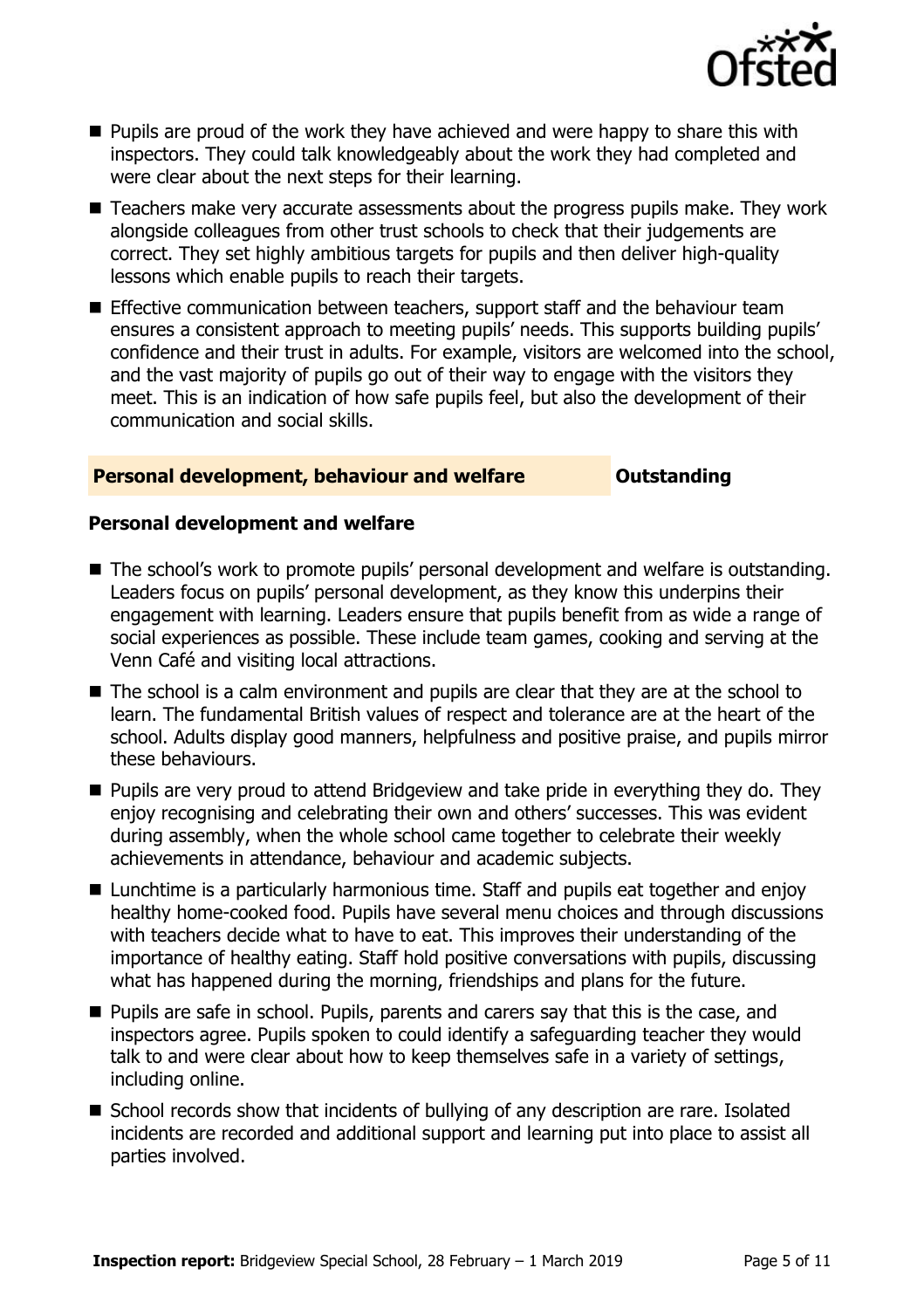

### **Behaviour**

- The behaviour of pupils is outstanding. The vast majority of parents who responded to the online survey, along with all those spoken to, were in agreement. In moments of heightened emotion, pupils are managed calmly and respectfully by the staff and quickly return to their learning.
- During outdoor breaks, pupils play well with each other. Energetic football matches and role play games are encouraged and supported by staff. Pupils remain polite and courteous to each other, in the main. On the rare occasion that a pupil gets angry, a calm reminder about manners defuses the situation.
- **Pupils' attitudes to learning are excellent. They say that they enjoy school 'school is** really fun, helps us to learn in a fun way'. They also show this through their attendance. Leaders know exactly why small numbers of pupils are absent and follow up any concerns diligently. Pupils understand that they attend Bridgeview because they 'have needs' and acknowledge that the school gives them 'lots of learning to get smarter, get to a new school and have a better life'.
- Both pupils and adults use the school behaviour policy well. A traffic light system and pearl points (rewards) are used hand in hand to ensure that lessons run smoothly and pupils understand the consequences of their actions.
- **Pupils'** positive behaviour in and around school is promoted by excellent relationships between staff and pupils. The parents spoken to said that the behaviour and attitude of their child at home had significantly improved since joining the school. This is as a result of the high-quality communication between the school and home, which includes positive telephone phone calls, review meetings and Christmas lunch.

### **Outcomes for pupils Outstanding**

- **Pupils' attainment on entry is almost always well below that expected for their age.** From these very low starting points, many pupils progress rapidly. This enables pupils to achieve outstanding outcomes.
- Since the previous inspection, leaders have developed the mathematics curriculum. This has significantly strengthened outcomes in mathematics overall but particularly in the area of reasoning. This is covered in specific mathematics lessons but also embedded within the wider curriculum, for example during spy school.
- Evidence in pupils' workbooks, along with that on display around the school, substantiates teachers' and leaders' records. These records show high levels of progress across all year groups in a range of subjects.
- Whole-school events, such as 'spy school' or 'the yeti', are interspersed within the timetable to enhance the curriculum. Well-thought-out planning and preparation ensure that all pupils are involved with activities to suit their particular needs. A hardto-reach group of three pupils were tasked with setting the scene for the discovery of the yeti and then selling the story to the rest of the school. Activities such as this spark imagination and engagement and allow pupils to problem solve, write at length and work as a team.
- Reading is a strength of the school. Leaders and teachers actively promote varied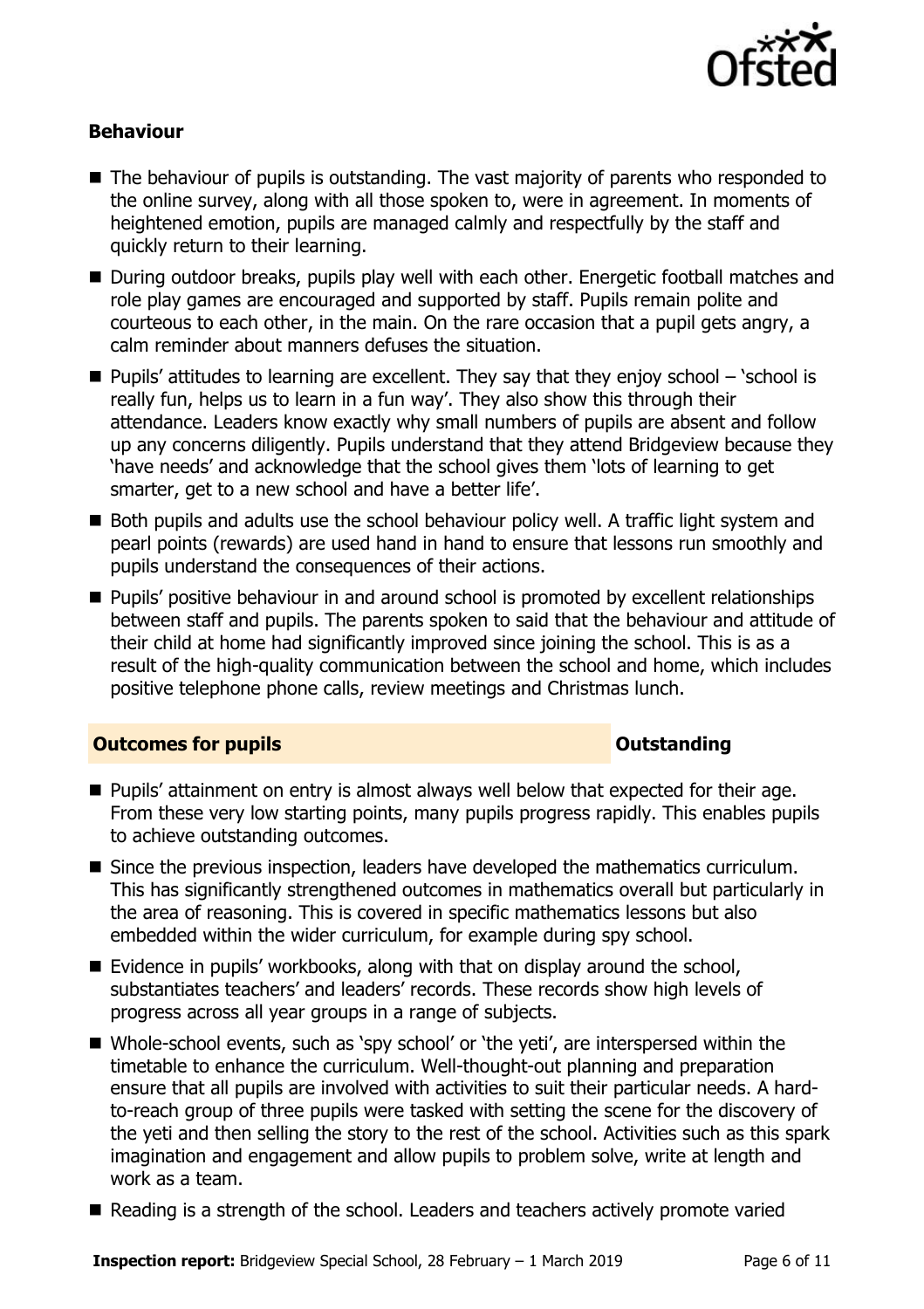

opportunities for pupils to read. Pupils develop into resilient readers who are comfortable and confident when reading out loud, sounding out words or making a mistake. The vast majority of pupils, and all pupils in the care of the local authority, achieve standards at or above those expected for their age.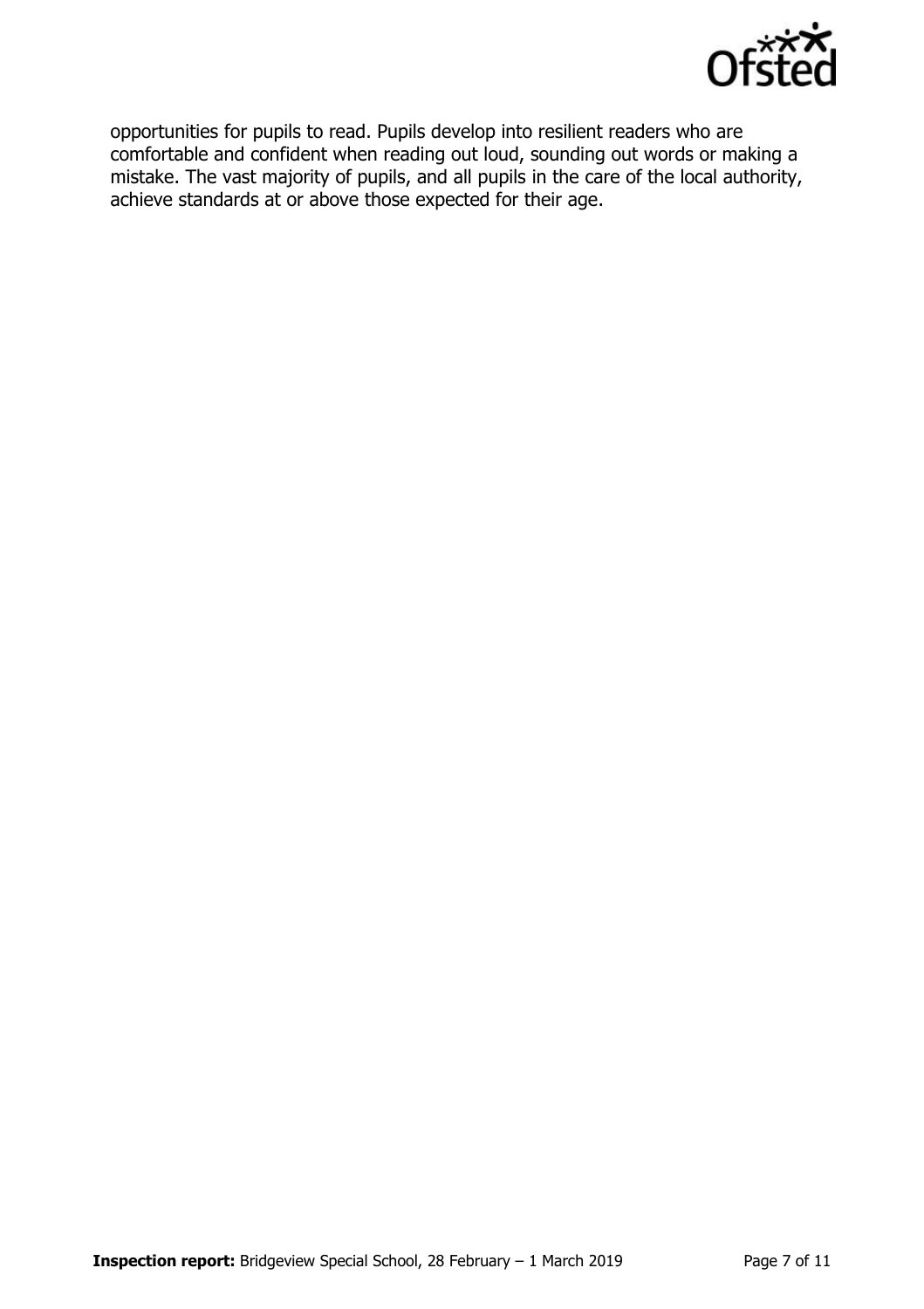

# **School details**

| Unique reference number | 142260                                 |
|-------------------------|----------------------------------------|
| Local authority         | <b>Kingston Upon Hull City Council</b> |
| Inspection number       | 10086818                               |

This inspection of the school was carried out under section 5 of the Education Act 2005.

| Type of school                      | First                      |
|-------------------------------------|----------------------------|
| School category                     | Academy special converter  |
| Age range of pupils                 | 5 to 12                    |
| Gender of pupils                    | Mixed                      |
| Number of pupils on the school roll | 44                         |
| Appropriate authority               | Board of trustees          |
| Chair                               | Shelia Wallace-Marshall    |
| <b>Executive Headteacher</b>        | Mr Amraz Ali               |
| <b>Headteacher</b>                  | Mrs Nicola Witham          |
| Telephone number                    | 01482 303300               |
| Website                             | www.bridgeviewschool.co.uk |
| <b>Email address</b>                | admin@vennacademy.org      |
| Date of previous inspection         | 17 July 2018               |

### **Information about this school**

- The school is part of the Venn Academy Trust.
- The number of pupils at the school has increased since the last inspection.
- All pupils attending the school have an education, health and care plan, with the primary need being social, emotional and mental health.
- The proportion of pupils eligible for pupil premium funding is above average. A small proportion of the pupils are girls. Pupils are predominantly from a White British background.
- The majority of pupils live within the Kingston-upon-Hull local authority area. However, a small proportion of pupils travel from the surrounding local authority areas to attend Bridgeview Special School.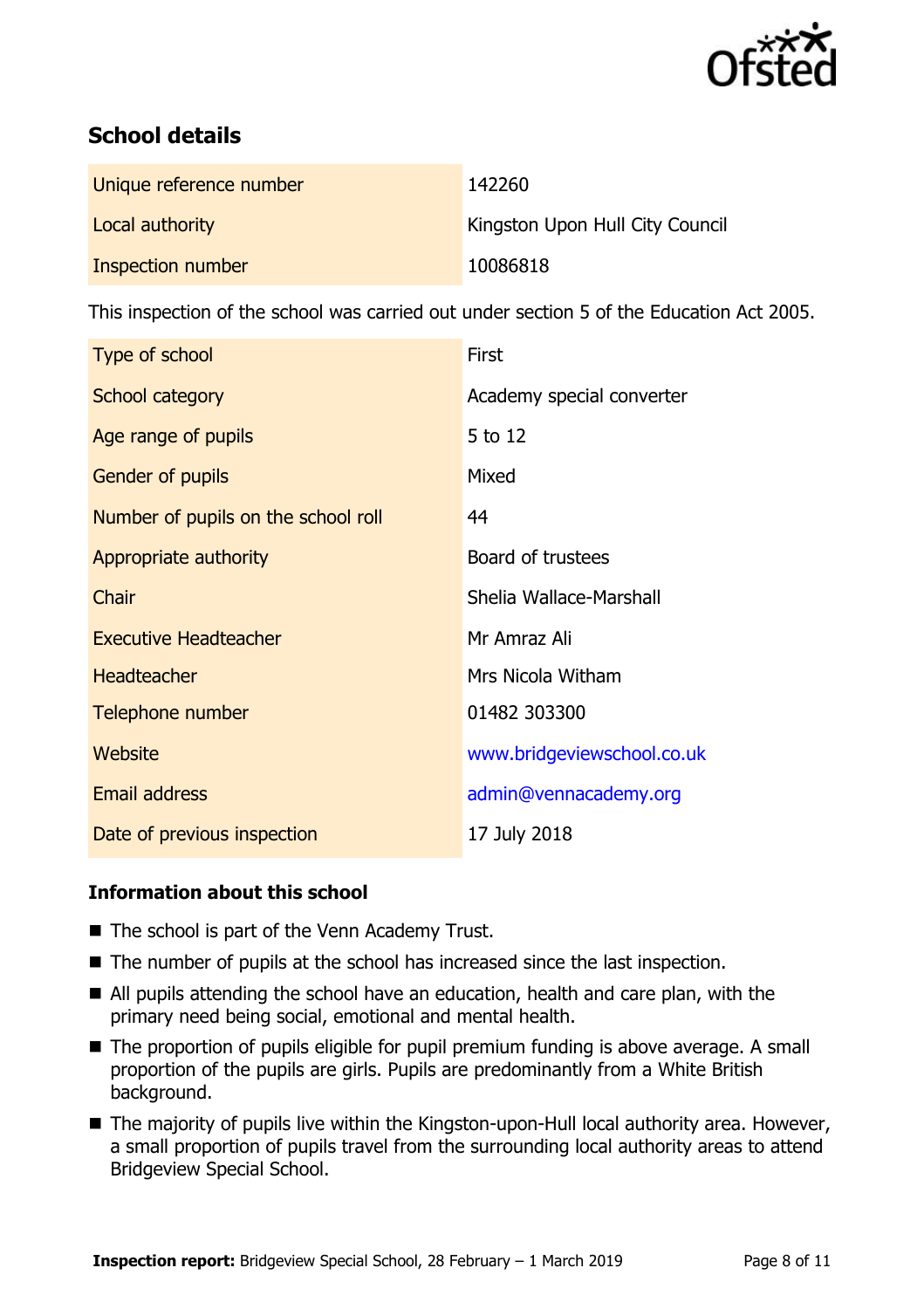

■ The school offers pupils a range of activities, such as swimming and horse riding, which take place off site. They also host Venn Café, where pupils cook and serve food to members of the school, parents and visitors.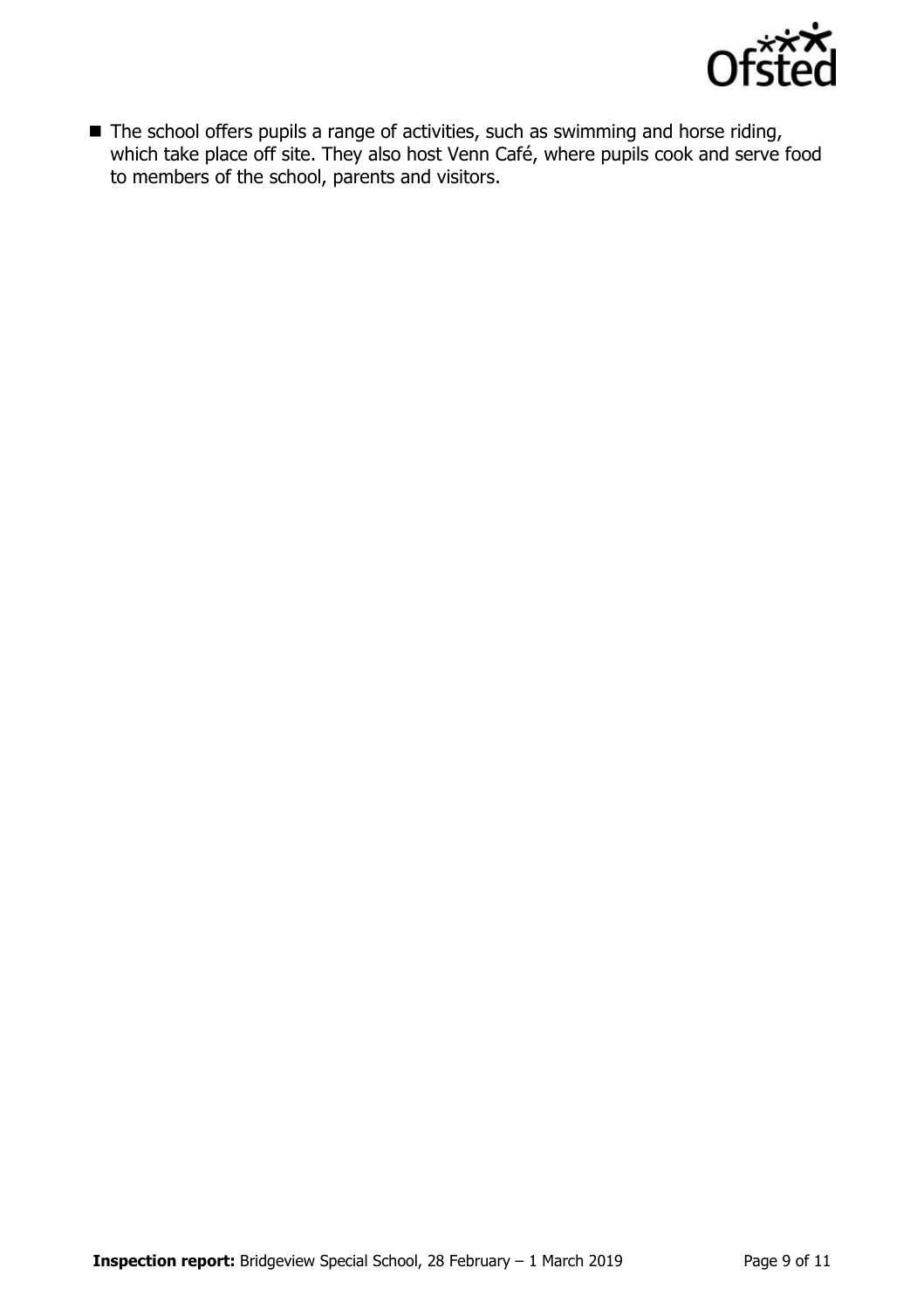

# **Information about this inspection**

- Inspectors observed teaching and learning across a wide range of lessons and learning activities at the school.
- **Pupils' written work was evaluated in lessons and during a book scrutiny.**
- Inspectors observed pupils' conduct while pupils were arriving and leaving school, as well as at breakfast and lunchtime.
- **Inspectors spoke to pupils both informally and formally, to six parents and carers and**  $\blacksquare$ to members of the staff team.
- Inspectors met with the executive headteacher, headteacher, assistant headteachers and middle leaders.
- A meeting was held with two governors, including the chair, and the chief executive officer of the Venn Academy Trust.
- A wide range of documentation was scrutinised, including the school self-evaluation report and the school development plan. Inspectors also reviewed minutes of meetings of the governing board; records of the monitoring of teaching, learning and assessment; pupil, parent and staff surveys and information relating to pupils' attendance and achievement. Safeguarding documentation, the single central record and records relating to behaviour were also examined.

### **Inspection team**

**Tricia Stevens, lead inspector Constanting Constanting Constanting Constanting Constanting Constanting Constanting Constanting Constanting Constanting Constanting Constanting Constanting Constanting Constanting Constant** 

**Louise Greatrex Community Community** Constant Constantine Constantine Constantine Constantine Constantine Constantine Constantine Constantine Constantine Constantine Constantine Constantine Constantine Constantine Constan